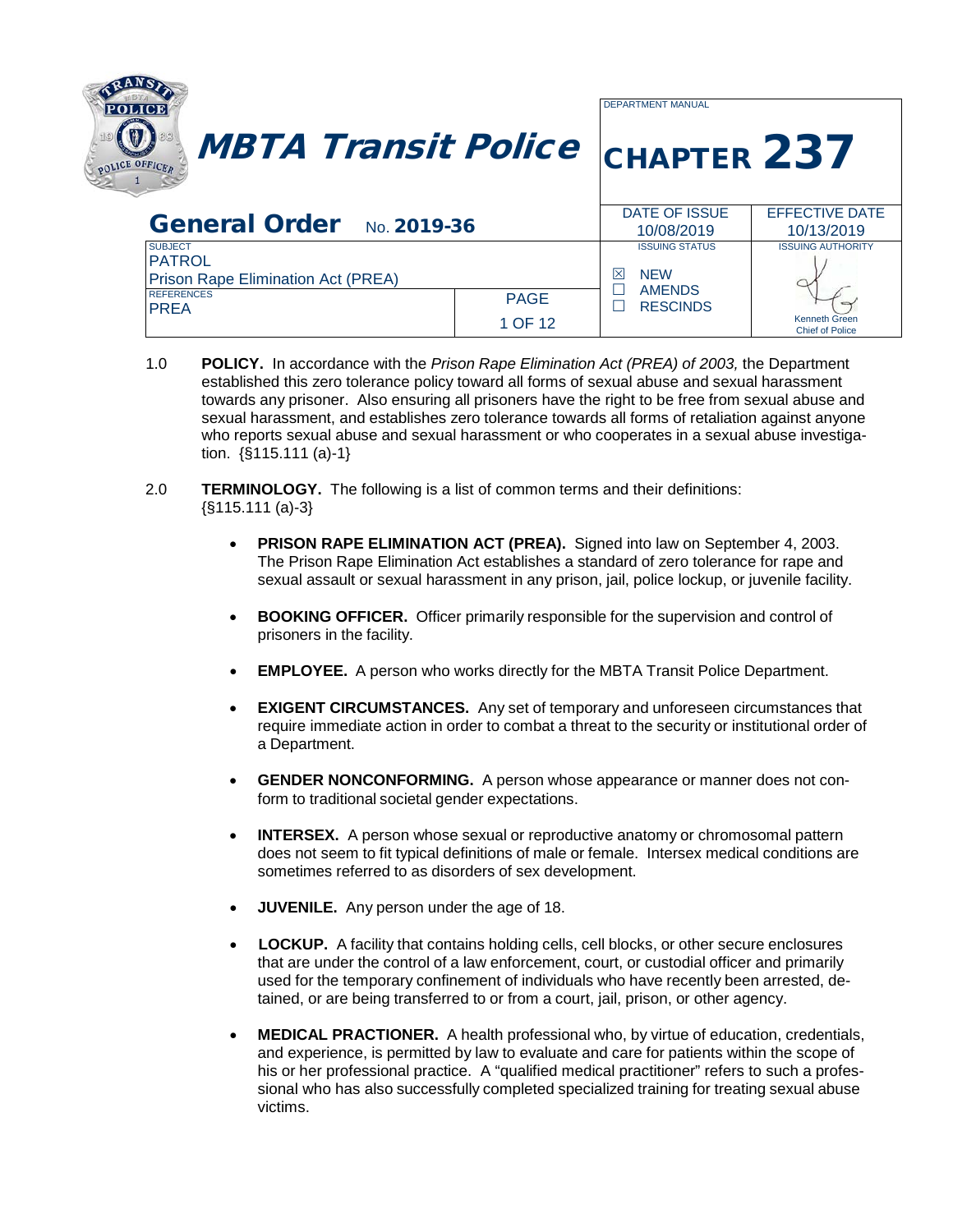- **MENTAL HEALTH PRACTITIONER.** A mental health professional who, by virtue of education, credentials, and experience, is permitted by law to evaluate and care for patients within the scope of his or her professional practice. A "qualified mental health practitioner" refers to such a professional who has also successfully completed specialized training for treating sexual abuse victims.
- **SEARCH.** A running of the hands over the clothed body of a detainee or prisoner by an Officer to determine whether the individual possesses contraband.
- **PRISONER.** Any person detained in a lockup, regardless of adjudication status.
- **STRIP SEARCH.** A search which requires a person to remove or arrange some or all clothing so as to permit a visual inspection of the person's breasts, buttocks, or genitalia.
- **TRANSGENDER.** A person whose gender identity (i.e., internal sense of feeling male or female) is different from the person's assigned sex at birth.
- **EXONERATED.** The incident did occur, but the actions of the accused were in compliance with Department policies, rules, and procedures. This definition would also include those allegations not directed at the individual but rather deal solely with a complainant's objection to, or criticism of, a Department policy or procedure.
- **SUSTAINED ALLEGATION.** An allegation that was investigated and determined to have occurred.
- **UNFOUNDED ALLEGATION.** An allegation that was investigated and determined not to have occurred.
- **NOT SUSTAINED ALLEGATION.** An allegation that was investigated and the investigation produced insufficient evidence to make a final determination as to whether or not the event occurred.
- **SEXUAL ABUSE OF A PRISONER BY ANOTHER PRISONER.** Sexual abuse of a prisoner by another prisoner as defined by section 115.6 of [PREA](https://www.prearesourcecenter.org/training-technical-assistance/prea-101/prisons-and-jail-standards) and [MGLs,](https://www.mass.gov/info-details/massachusetts-law-about-rape-and-sexual-assault) if the victim does not consent, is coerced into such act by overt or implied threats of violence, or is unable to consent or refuse.
- **SEXUAL ABUSE OF A PRISONER BY AN EMPLOYEE.** Sexual abuse of a Prisoner by an employee as defined by section 115.6 of [PREA](https://www.prearesourcecenter.org/training-technical-assistance/prea-101/prisons-and-jail-standards) and [MGLs,](https://www.mass.gov/info-details/massachusetts-law-about-rape-and-sexual-assault) with or without consent of the prisoner.
- **VOYEURISM BY AN EMPLOYEE.** An invasion of privacy of a prisoner by an employee for reasons unrelated to official duties, such as peering at a prisoner who is using a toilet in his/her cell to perform bodily functions; requiring a prisoner to expose his/ buttocks, genitals, or breasts; or taking images of all or part of a prisoner's naked body or of a prisoner performing bodily functions.
- **SEXUAL HARASSMENT.** The repeated and unwelcome sexual advances, requests for sexual favors, or verbal comments, gestures, or actions of a derogatory or offensive sexual nature by one prisoner toward another; and repeated verbal comments or gestures of a sexual nature to a prisoner by an employee, including demeaning references to gender, sexually suggestive or derogatory comments about body or clothing, or obscene language or gestures.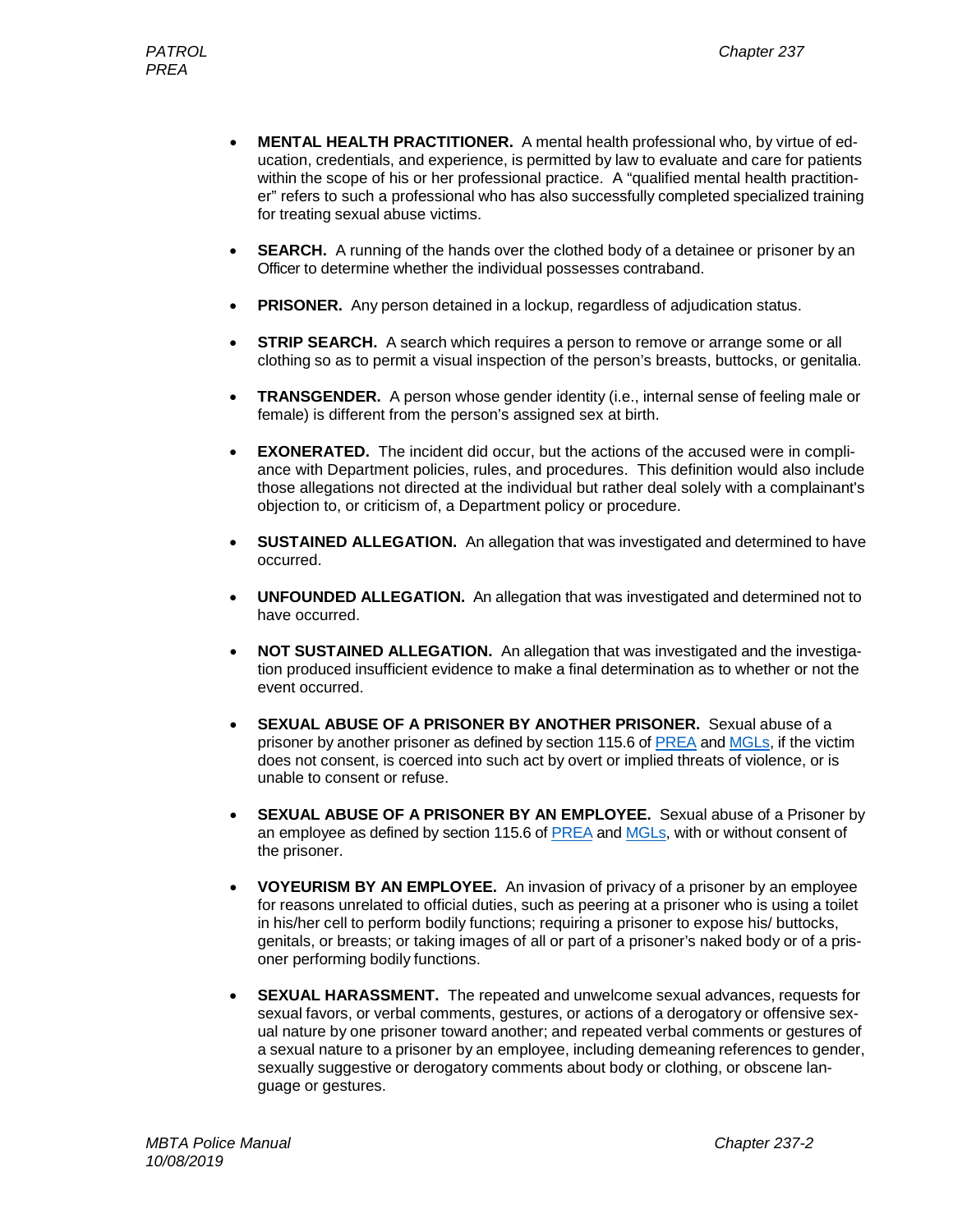3.0 **STAFFING PLAN.** The Patrol Operations Division Commander developed the following staffing plan which provides for adequate levels of staffing and video monitoring to protect prisoners against abuse. {§115.113 (a)-1}

The Booking Officer is responsible for all booking and physical/visual monitoring of prisoners.

The Duty Supervisor is responsible for overseeing the Communications Center and Holding Facility. He/she will video monitor the Holding Facility. If a second Duty Supervisor is scheduled, the second Duty Supervisor shall assume the responsibilities of the Holding Facility.

The Monitor Room Officer is responsible for audio and video monitoring of the Holding Facility.

Each time the staffing plan is not complied with, the Duty Supervisor shall document and justify all deviations from the staffing plan and forward the same to the Patrol Operations Division Commander and the PREA Coordinator. {§115.113 (b)-1}

This policy shall be reviewed annually by the Patrol Operations Division Commander to determine whether adjustments are needed in the Staffing Plan, prevailing staffing patterns, monitoring, or the allocation of resources to commit to the Staffing Plan to ensure its compliance.  $\{\S 115.113(c)-1\}$ 

- 4.0 **JUVENILE PRISONERS.** Juveniles and youthful prisoners shall be held separately from adult prisoners. {§115.114 (a)-1}
- 5.0 **LIMITS TO CROSS GENDER VIEWING AND SEARCHES.** Officers shall not conduct crossgender strip searches or cross-gender visual body cavity searches (meaning a search of the anal or genital opening) except in exigent circumstances or when performed by medical practitioners. Officers shall document all cross-gender strip searches and cross-gender visual body cavity searches. Officers shall allow prisoners to perform bodily functions without nonmedical staff of the opposite gender viewing their breasts, buttocks, or genitalia, except in exigent circumstances or when such viewing is incidental to routine cell checks. Officers of the opposite sex shall announce their presence when entering an area where prisoners are likely to be performing bodily functions. Officers shall not search or physically examine a transgender or intersex prisoner for the sole purpose of determining the prisoner's genital status. If the prisoner's genital status is unknown, it may be determined during conversations with the prisoner. Officers are trained how to conduct cross-gender pat-down searches, and searches of transgender and intersex prisoners, in a professional and respectful manner, and in the least intrusive manner possible, consistent with safety and security needs. { §115.115}
- 6.0 **PRISONERS WITH A DISABILITY.** Prisoners with disabilities include prisoners who are deaf, hard of hearing, [\(Massachusetts Commission for the Deaf and Hard of Hearing\)](http://www.mass.gov/eohhs/gov/departments/mcdhh/request-an-interpreter.html) blind or have low vision, and those who have intellectual, psychiatric, or speech disabilities [\(Disabled Persons Pro](https://disabilityinfo.org/mnip/mnip-members/disabled-persons-protection-commission/)[tection Commission\)](https://disabilityinfo.org/mnip/mnip-members/disabled-persons-protection-commission/). Employees shall take appropriate steps to ensure prisoners with disabilities have an equal opportunity to benefit from all aspects of the Department's efforts to prevent, detect, and respond to sexual abuse and sexual harassment. Such steps shall include providing access to interpreters who can interpret effectively, accurately, and impartially when necessary to ensure effective communication with prisoners who are deaf or hard of hearing.

In addition, employees shall ensure that written materials are provided in formats and through methods that ensure effective communication with prisoners with disabilities. {§115.111 (a)-2,  $$115.116 (a)-1\}$ 

7.0 **PRISONERS WITH LIMITED ENGLISH PROFICIENCY.** Employees shall take reasonable steps to ensure prisoners with limited English proficiency have meaningful access to information regarding the Department's policies and efforts to prevent, detect, and respond to sexual abuse and sexual harassment including by providing interpreters who can interpret effectively, accurately,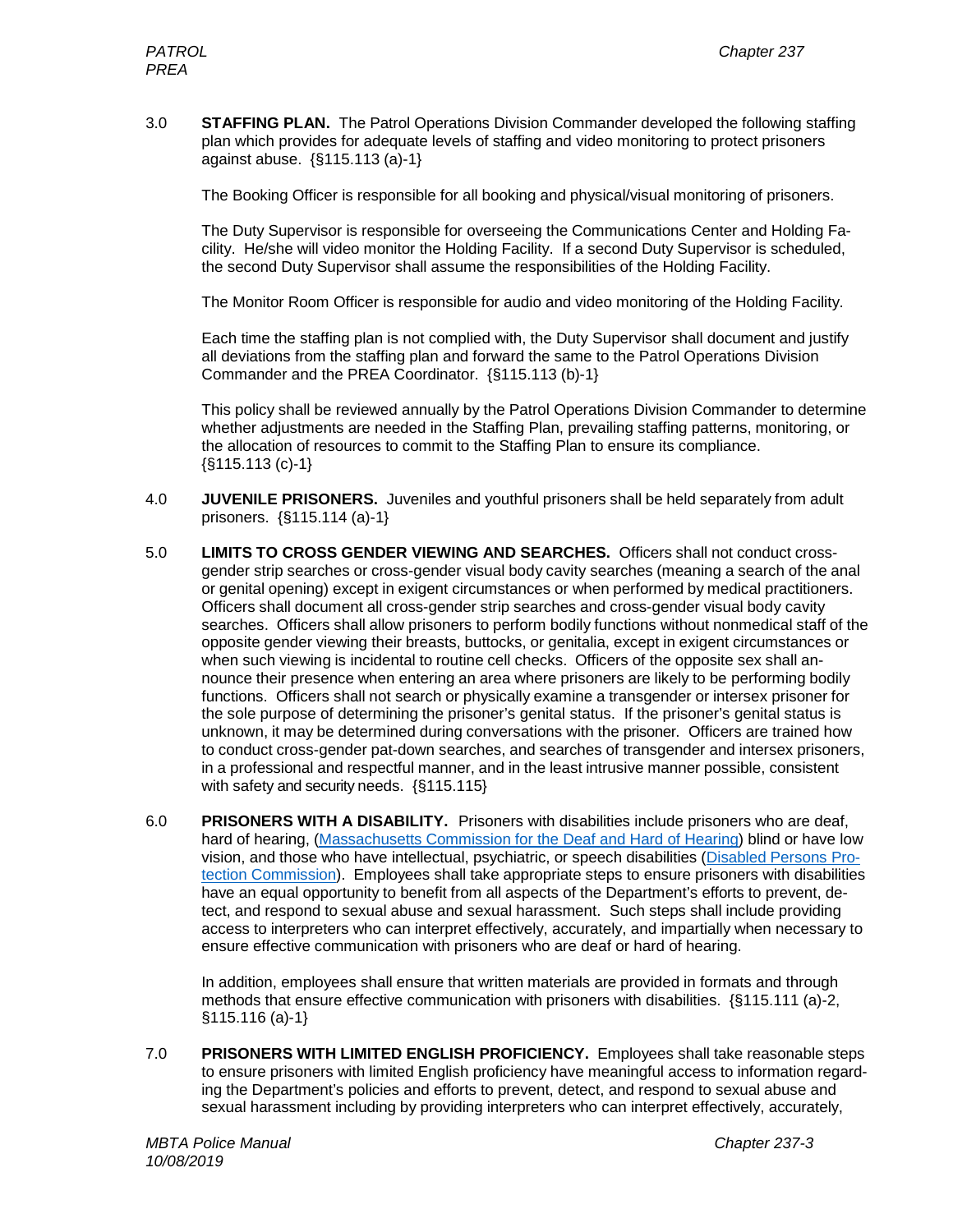and impartially. (See DM [Chapter 182 Calls for Service](file://mbtatpfs/vol1/COMMON/Department%20Manual/Chapter%20182-Calls%20for%20Service.pdf) regarding the Language Line.) {§115.111 (a)-2, §115.116 (a)-1}

- 8.0 **PRISONER INTERPRETERS.** No employee shall use prisoners as interpreters, readers, or otherwise request assistance from another prisoner except in limited circumstances where an extended delay in obtaining an effective interpreter could compromise the prisoner's safety, the performance of first-response duties, or the investigation of the prisoner's sexual abuse/harassment allegations. {§115.116 (c)-1}
- 9.0 **HIRING AND PROMOTING PRACTICES.** The Department shall not hire or promote anyone who may have contact with prisoners who:
	- has engaged in sexual abuse in a prison, jail, lockup, community confinement facility, juvenile facility, or other institution (as defined in 42 U.S.C. 1997);
	- has been convicted of engaging or attempting to engage in sexual activity in the community facilitated by force, overt or implied threats of force, coercion, or if the victim did not consent or was unable to consent or refuse; or
	- has been civilly or administratively adjudicated to have engaged in the activity described in the paragraphs above. {§115.117 (a)-1}

The Department shall consider any incidents of sexual abuse and/or harassment in determining whether to hire or promote an employee who may have contact with prisoners.  $\{\S115.117$  (b)-1}

Before hiring new employees who may have contact with prisoners, the Department shall: perform a criminal background records check on all applicants; and make its best efforts to contact all prior institutional employers for information on substantiated allegations of sexual abuse, or any resignation during a pending investigation of an allegation of sexual abuse. {§115.117 (c)-1}

The Department shall ask all applicants and employees who may have direct contact with prisoners about previous misconduct described in this section, in: written applications and/or interviews for hiring or promotion; and interviews or written self-evaluations conducted as part of reviews of current employees. Any promotional candidate will have a criminal background check conducted and a copy placed in their personnel file. (See DM Ch. 21 Selection of Personnel) {§115.117 (a),  $(b), (f)$ 

All employees shall disclose any of the misconduct described in this section. Material omissions regarding such misconduct, or the provision of materially false information, shall be grounds for termination. (See DM Chapter 101 Standard of Conduct) {§115.117 (g)-1}

Any employee determined to have engaged in sexual abuse or sexual harassment of prisoners as defined by policy shall be subject to discipline. The presumptive sanction for having engaged in prohibited behavior under this policy is termination.

All current employees having contact with prisoners are subject to a criminal history check (BOP) every five (5) years. {§115.117 (c)-1, (e)-1}

10.0 **EVIDENCE PROTOCOL AND FORENSIC MEDICAL EXAMINATIONS.** The Department is responsible for investigating allegations of sexual abuse in its Holding Facility, the Department shall follow a uniform evidence protocol that maximizes the potential for obtaining usable physical evidence for administrative proceedings and criminal prosecutions and in accordance with Department Manual Chapter 283-Crime Scene Services. The Department offers all victims of sexual abuse access to forensic medical examinations at an outside facility, without financial cost, where evidentiary or medically appropriate. Such examinations shall be performed by Sexual Assault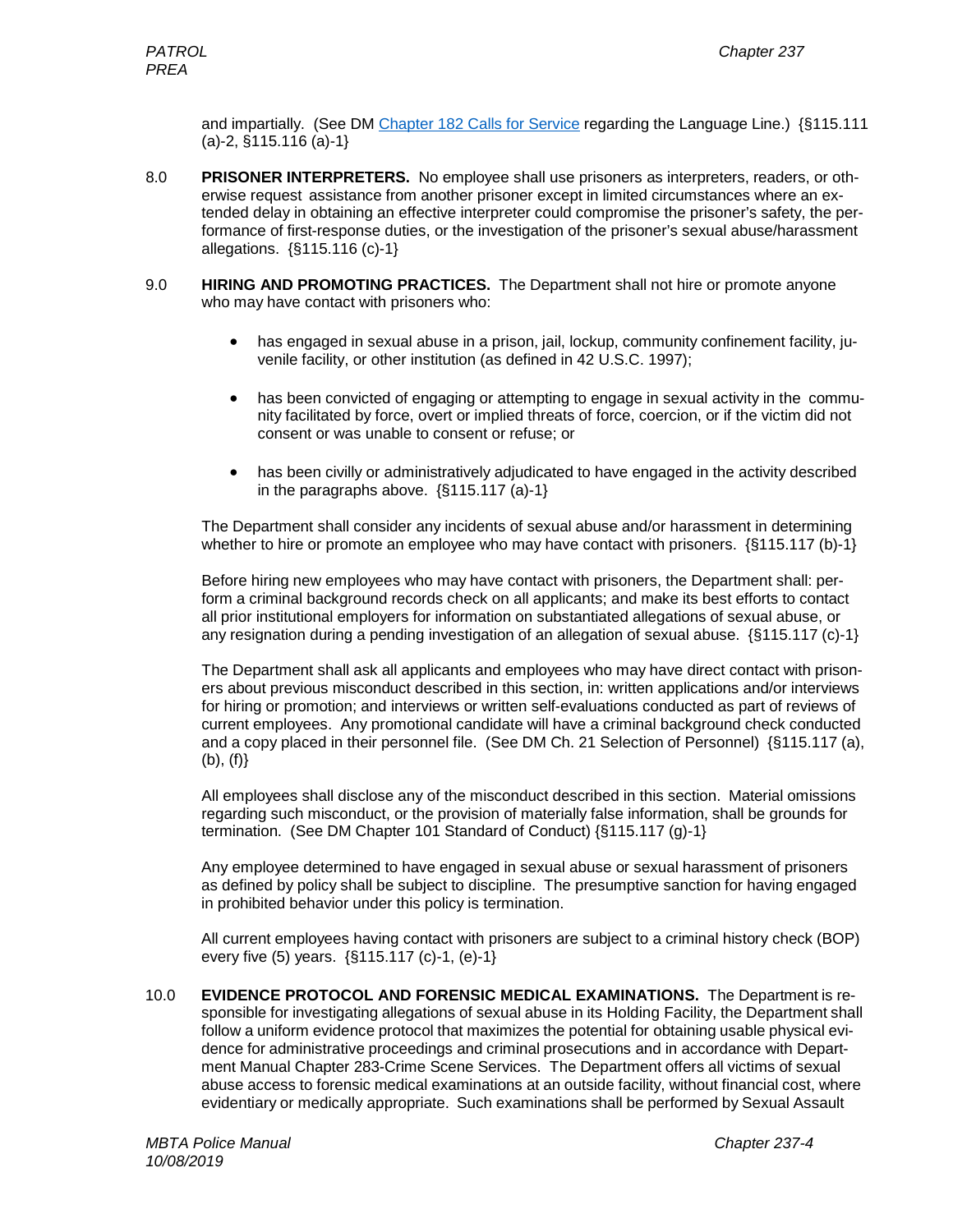Forensic Examiners (SAFEs) or Sexual Assault Nurse Examiners (SANEs) where possible. If SAFEs or SANEs cannot be made available, the examination can be performed by other qualified medical practitioners. The Department shall document its efforts to provide SAFEs or SANEs.

If the victim is transported for a forensic examination to a hospital that offers victim advocacy services, the victim shall be permitted to use such services to the extent available, consistent with safety and security needs. {§115.121}

- 11.0 **FIRST RESPONDER RESPONSIBILITIES.** The first Officer to respond to a report of a sexual assault or sexual harassment shall:
	- immediately separate the alleged victim and abuser;
	- take immediate action to protect the prisoner from substantial risk of imminent sexual abuse;
	- keep the prisoner either with the Officer or in the cell and under surveillance until a Supervisor can investigate and determine any further actions to take to protect the prisoner;
	- follow evidence protocol that maximizes the potential for obtaining usable physical evidence including preserving and protecting any crime scene until appropriate steps can be taken to collect any evidence;
	- if the abuse occurred within a time period that still allows for the collection of physical evidence, request the alleged victim not take any actions that could destroy physical evidence, including, as appropriate, washing, brushing teeth, changing clothes, urinating, defecating, smoking, drinking, or eating;
	- offer all victims access to forensic medical examinations performed by a Sexual Assault Forensic Examiner (SAFE), Sexual Assault Nurse Examiners (SANEs) or qualified medical practitioner without financial cost to the victim, if evidentiary or medically appropriate;  $\{\$115.121 (c)-1, -2, -3, -4\}$
	- if the prisoner is transported for a forensic examination to an outside hospital that offers victim advocacy services, ensure that the prisoner be permitted to use such services to the extent available, consistent with security needs;
	- document all efforts to provide a SAFE or medical practitioner;
	- attempt to make a victim advocate from a rape crisis center or other facility available to the prisoner if transported to a hospital or other medical facility consistent with security needs; and
	- accompany the victim through the forensic medical examination process and interviews.
- 12.0 **PREA COORDINATED RESPONSE PLAN.** If a prisoner reports he/she was sexually harassed while in the Holding Facility, the following actions shall be taken:

First Responder. {§115.164}

- Immediately separate the alleged victim and abuser;
- preserve and protect any crime scene until appropriate steps can be taken to collect any evidence;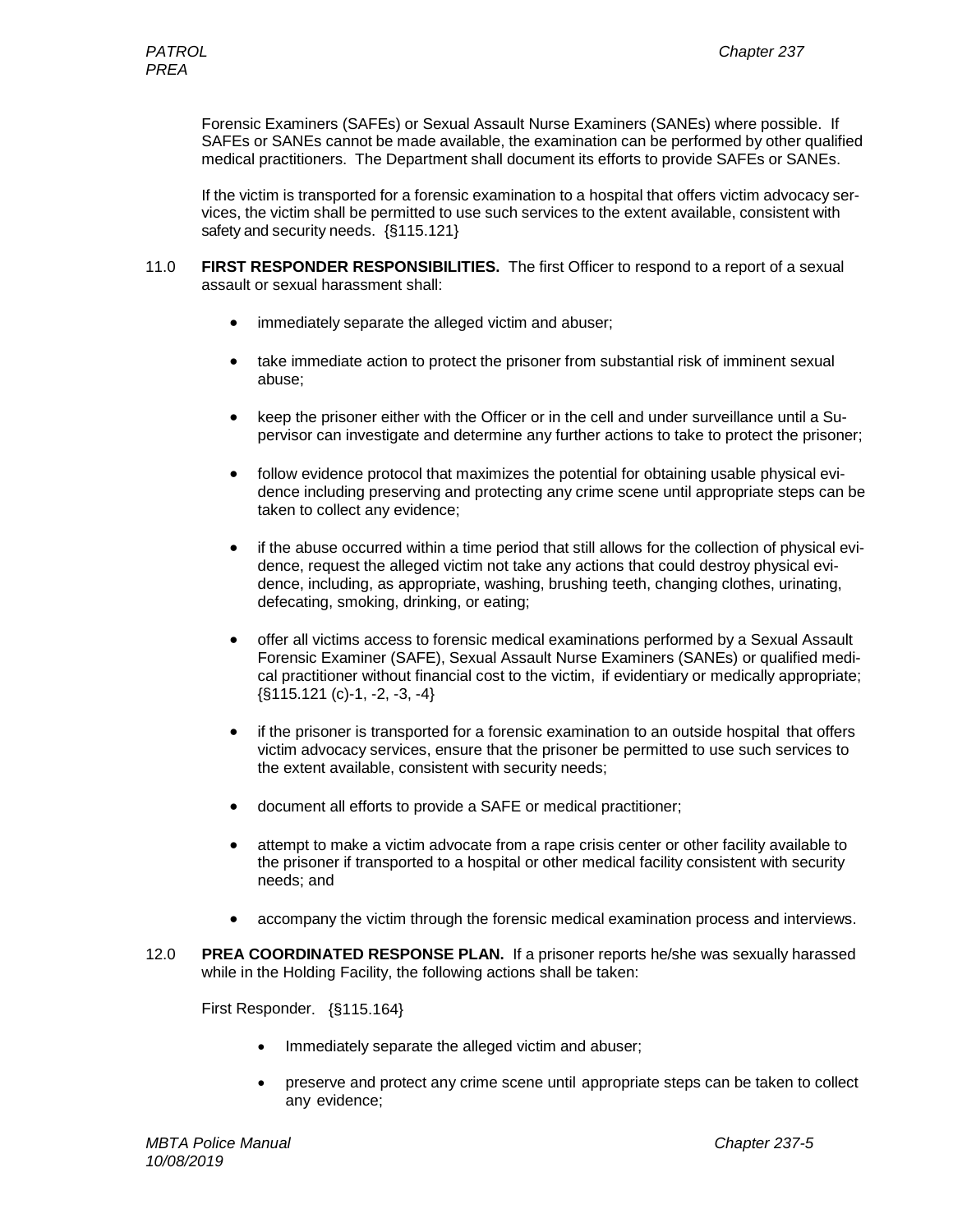- if the abuse occurred within a time period that still allows for the collection of physical evidence, request that the alleged victim not take any actions that could destroy physical evidence, including, as appropriate, washing, brushing teeth, changing clothes, urinating, defecating, drinking, or eating;
- if the abuse occurred within a time period that still allows for the collection of physical evidence, ensure that the alleged abuser not take any actions that could destroy physical evidence, including, as appropriate, washing, brushing teeth, changing clothes, urinating, defecating, drinking, or eating; and
- immediately notify the Duty Supervisor.

Duty Supervisor. {§115.165}

- Take immediate actions as a first responder pursuant to this policy;
- explain to the alleged victim the need for a forensic medical exam and offer the victim the option of undergoing one without any financial costs;
- notify, if necessary, local EMS and a local medical facility for an assessment of alleged victim's acute medical needs and to make an assessment of necessary treatment; {§115.121 (d)-1}
- offer the presence of a victim advocate or Officer during the exam;  $\{\S115.121 \text{ (d)}\text{-}2\}$
- notify the Patrol Operations Division Commander, Specialized PREA Investigator(s), and PREA Coordinator as soon as possible;
- make best efforts to ensure that examinations are conducted by Sexual Assault Forensic Examiners (SAFEs) or Sexual Assault Nurse Examiners (SANEs), or ensure that a qualified medical practitioner performs forensic medical examinations;
- offer alleged victim services by providing the victim with list of local sexual abuse advocates and/or crisis centers found in the Department's PREA brochure;
- ensure the appropriate journal entries are made;  $\{\S 115.121$  (c)-5}
- if the victim is transferred from the lockup to a jail, prison, or medical facility, inform the receiving facility of the incident and the victim's potential need for medical or social services, unless the victim requests otherwise;
- provide for any special needs the victim may have;
- submit, within four (4) days, a report of the incident to the Patrol Operations Division Commander and PREA Coordinator, along with all other related reports;
- assign the PREA Coordinator to immediately assist with the investigation and to conduct an Administrative Review of the incident; {§115.122 (a)-1}
- inform the victim of his or her rights under relevant policies, federal, and state laws;
- interview the victim and any witnesses; and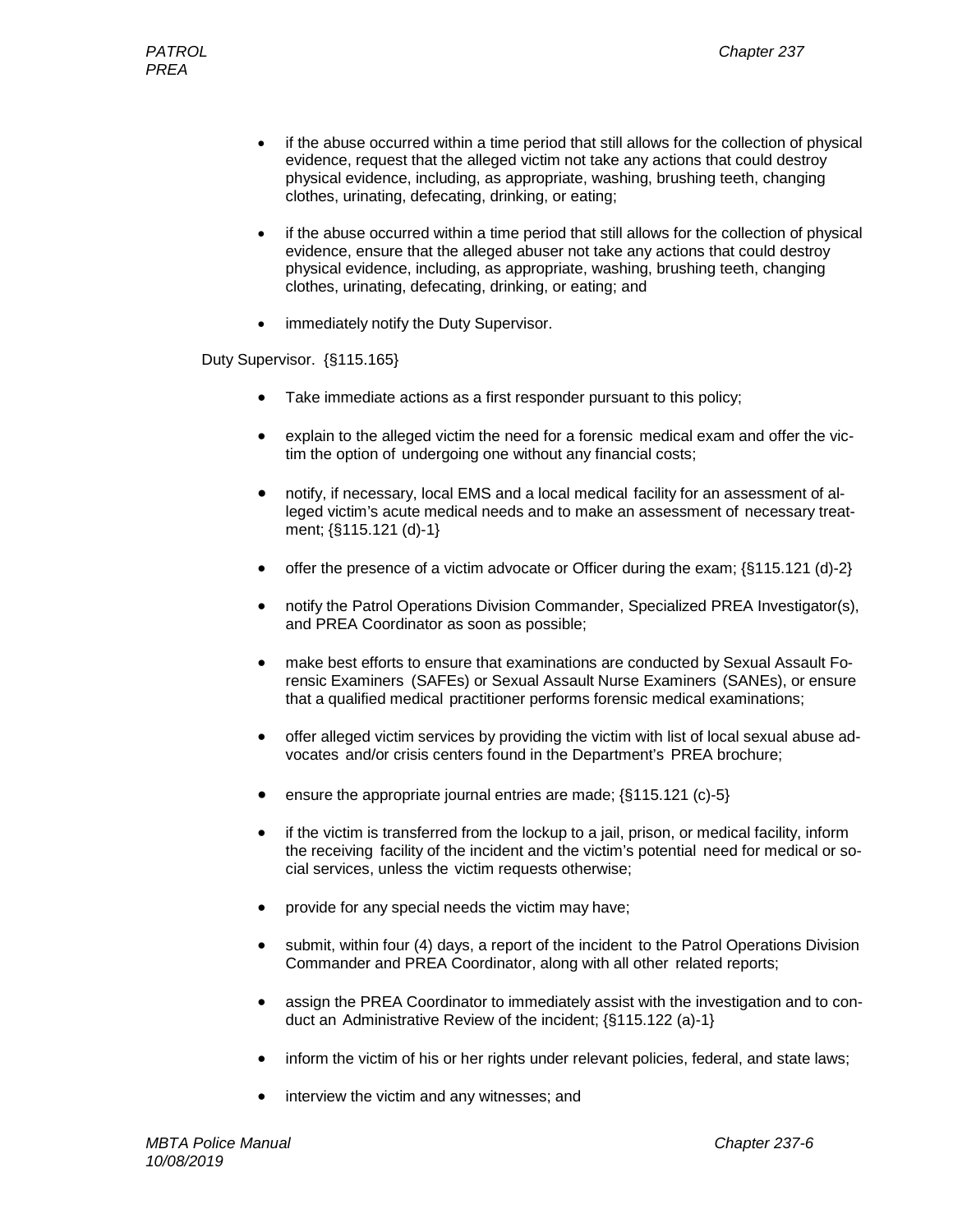• document all referrals of allegations of sexual abuse or sexual harassment for criminal investigation. {§115.122 (a)-1, (b)-3, §115.165}

PREA Investigator.

- Respond to the scene and take command of the investigation;
- take all actions pursuant to this policy;
- inform the victim of his/her rights under relevant policies, federal, and state laws;
- handle the custody of evidence;
- explain to the alleged victim the need for a forensic medical exam and offer the victim the option of undergoing one at no cost;
- offer the presence of a victim advocate or other staff member during the exam;
- interview the victim and any witnesses;
- submit report(s) of investigation pursuant to this policy; and
- document all referrals of allegations of sexual abuse or sexual harassment for criminal investigation. {§115.111 (a)-5, §115.122 (a)-1, (b)-3, §115.165}

Administrative Services Division Commander.

- Conduct an Administrative Review of the incident; {§115.122 (a)-1}
- prepare a report for the Superintendent within thirty (30) days of the incident; and
- maintain a file for PREA incident review.

Note: The Administrative Review is to ensure that members followed Department procedures during the incident.

Patrol Operations Division Commander.

- Review reports and take actions to prevent reoccurrences; and
- submit reports regarding preventative measures to the Superintendent for review and action.
- 13.0 **EMPLOYEE TRAINING.** The Department trains all employees who have contact with prisoners to be able to fulfill their responsibilities under the Department's sexual abuse prevention, detection, and response policies and procedures, including training on:
	- The Department's zero-tolerance policy and prisoners' right to be free from sexual abuse and sexual harassment;
	- the dynamics of sexual abuse and harassment in confinement settings, including which prisoners are most vulnerable in lockup settings;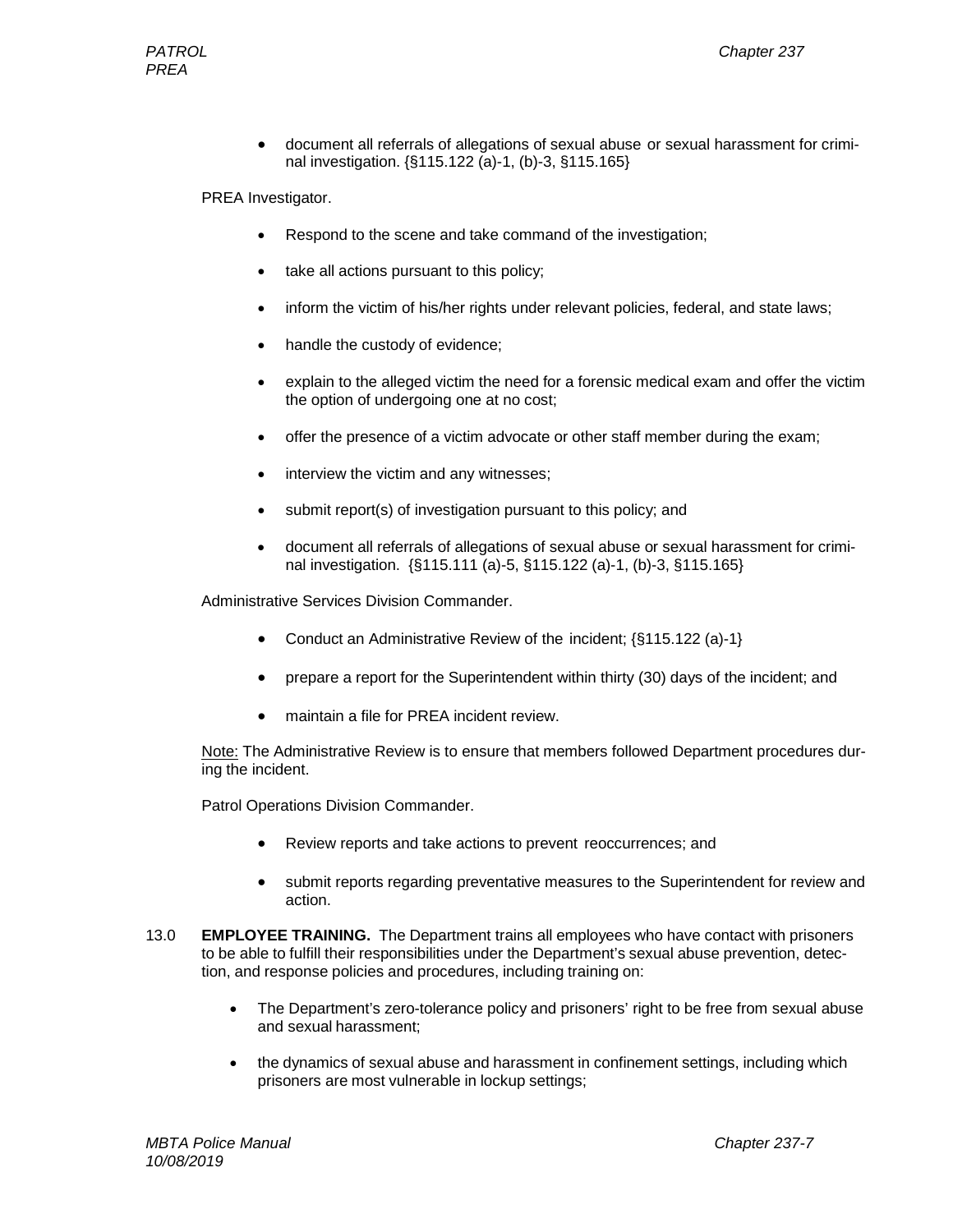- the right of prisoners and employees to be free from retaliation for reporting sexual abuse or harassment;
- how to detect and respond to signs of threatened and actual abuse;
- how to communicate effectively and professionally with all prisoners; and
- how to comply with relevant laws related to mandatory reporting of sexual abuse to outside authorities.

All current employees who may have contact with prisoners shall be trained within one year of the effective date of this policy, and the Department shall provide annual refresher information to all such employees to ensure that they know the Department's current sexual abuse and sexual harassment policies and procedures. The Department shall document, through employee signature or electronic verification, that employees understand the training they have received. {§115.131}

\*Note: Non-essential personnel (e.g. civilians, contractors, volunteers, cleaners, repairmen, etc.) are not allowed in the booking/holding facility while the booking process is being conducted. Non-essential personnel may enter the facility only when escorted by the Booking Officer and all prisoners are secured in holding cells. Under no circumstances are contractors, volunteers, or any non-sworn personnel to have any contact with prisoners with the exception of Fire, EMS, or hospital medical staff. {§115.117 (d)-1, 2, §115.177}

- 14.0 **PRISONER NOTIFICATION OF THE DEPARTMENT'S ZERO-TOLERANCE POLICY.** During the booking process, Officers shall notify all prisoners of the Department's zero-tolerance policy regarding sexual abuse and sexual harassment. {§115.132}
- 15.0 **SPECIALIZED TRAINING: INVESTIGATIONS.** In addition to the general training provided to all employees pursuant to §115.131, the Department shall ensure that, to the extent the Department itself conducts sexual abuse investigations, its investigators have received training in conducting such investigations in confinement settings. The specialized training shall include techniques for interviewing sexual abuse victims, proper use of Miranda and Garrity warnings, sexual abuse evidence collection in confinement settings, and the criteria and evidence required to substantiate a case for administrative action or prosecution referral. The Department shall maintain documentation that Department's investigators have completed the required specialized training in conducting sexual abuse investigations. {115.134}
- 16.0 **SCREENING FOR RISK OF VICTIMIZATION AND ABUSIVENESS.** The Holding Facility is utilized to house prisoners overnight, individually in single occupancy cells. Therefore, this screening is unnecessary. {§115.141}
- 17.0 **PRISONER REPORTING.** The Department provides multiple ways for prisoners to privately report sexual abuse and sexual harassment, retaliation by other prisoners or employees for reporting sexual abuse and sexual harassment, and employee neglect or violation of responsibilities that may have contributed to such incidents.

The Department shall inform prisoners that they or someone on their behalf can also report an alleged incident of sexual abuse or sexual harassment to the Suffolk County District Attorney's Sexual Assault Line at 617-619-4350, a third party entity not affiliated with the Department.  $\{\$115.154\}$ 

18.0 **THIRD PARTY REPORTING.** Employees shall accept reports made verbally (in person or via the phone), in writing (e.g. US mail, email, website, etc.), anonymously, or from third parties on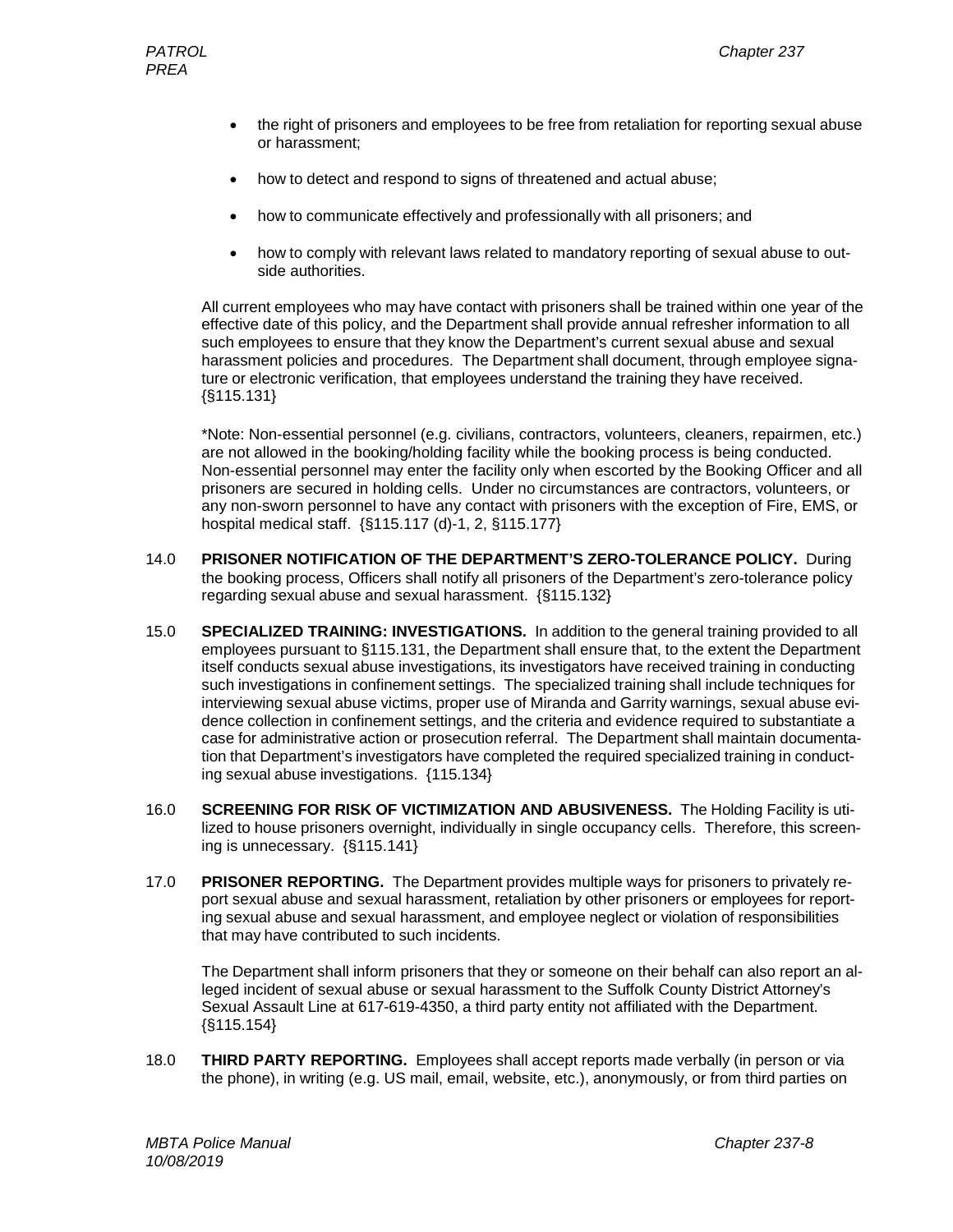behalf of the alleged victim. All verbal reports will be promptly documented and forwarded to the PREA Investigator. {§115.151}

19.0 **EMPLOYEE AND DEPARTMENT REPORTING DUTIES.** The Department requires all employees to report immediately and according to Department policy any knowledge, suspicion, or information regarding an incident of sexual abuse or sexual harassment that occurred in the Department's Holding Facility; retaliation against prisoners or employees who reported such an incident; and any employee neglect or violation of responsibilities that may have contributed to an incident or retaliation. Apart from reporting to designated Supervisors, employees shall not reveal any information related to a sexual abuse report to anyone other than to the extent necessary, as specified in Department policy, to make treatment and investigation decisions. If the alleged victim is under the age of 18 or considered a vulnerable adult under a state or local vulnerable persons statute, the Department shall report the allegation to the designated state or local services agency under applicable mandatory reporting laws. The Department shall report all allegations of sexual abuse, including third-party and anonymous reports, to the Department's designated investigators. {§115.161}

Employees may choose to report sexual abuse and/or sexual harassment of prisoners in-person, by phone, email, privately or any means with the employee feels comfortable in reporting to a Supervisor, the PREA Coordinator, PREA Investigator, or to a Deputy Superintendent. {§115.151}

- 20.0 **AGENCIES PROTECTION DUTIES.** When the Department learns that a prisoner is subject to a substantial risk of imminent sexual abuse, it shall take immediate action to protect the prisoner. {§115.162}
- 21.0 **REPORTING TO OTHER FACILITIES.** Upon receiving an allegation that a prisoner was sexually abused while confined at another facility, the Superintendent shall be notified immediately though the chain of command. The Superintendent shall notify the head of the facility or appropriate office of the agency where the alleged abuse occurred. Such notification shall be provided as soon as possible, but no later than 72 hours after receiving the allegation. The Superintendent shall document in writing that he/she has provided such notification.

If the Department receives notifications of allegations from outside agencies, the Department shall ensure that the allegation is investigated in accordance with these standards. {§115.163}

22.0 **PRESERVATION OF ABILITY TO PROTECT PRISONERS FROM CONTACT WITH ABUSERS.** Neither the Department nor any other governmental entity responsible for collective bargaining on the Department's behalf shall enter into or renew any collective bargaining agreement or other agreement that limits the Department's ability to remove alleged employee sexual abusers from contact with prisoners pending the outcome of an investigation or of a determination of whether and to what extent discipline is warranted.

Nothing in this policy shall restrict the entering into or renewal of agreements that govern:

- the conduct of the disciplinary process, as long as such agreements are not inconsistent with the provisions of §§115.172 and 115.176; or
- whether a no-contact assignment that is imposed pending the outcome of an investigation shall be expunged from or retained in the employee's personnel file following a determination that the allegation of sexual abuse is not substantiated. {§115.166}
- 23.0 **DEPARTMENT PROTECTION AGAINST RETALIATION.** The Department shall protect all prisoners and employees who report sexual abuse or sexual harassment or cooperate with sexual abuse or sexual harassment investigations from retaliation by other prisoners or employees, and designated the PREA Investigator with monitoring retaliation. The Department employs multiple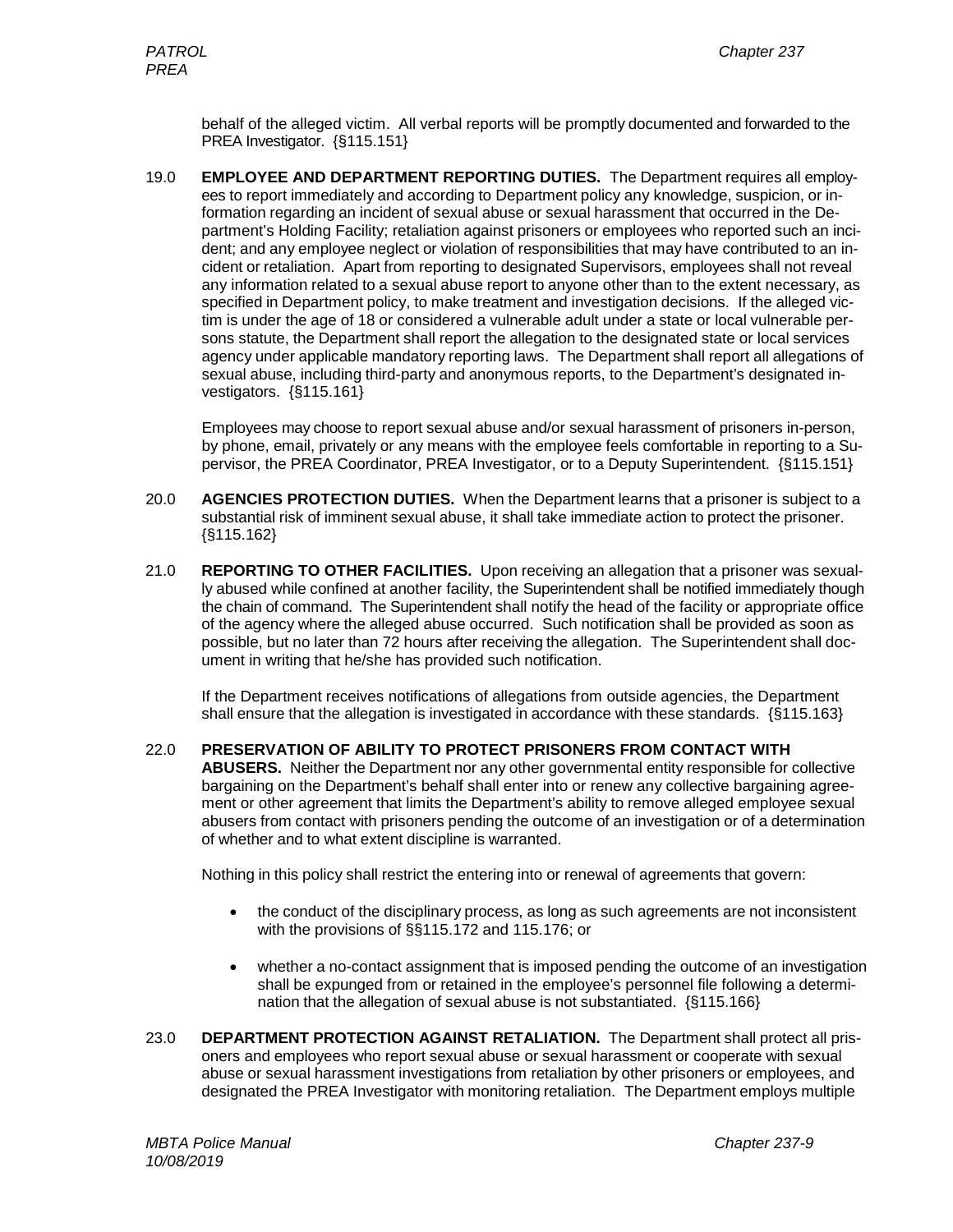protection measures, such as removal of alleged employee or prisoner abusers from contact with victims, and emotional support services for employees who fear retaliation for reporting sexual abuse or sexual harassment or for cooperating with investigations. The PREA Investigator shall monitor the conduct and treatment of prisoners or employees who have reported sexual abuse and of prisoners who were reported to have suffered sexual abuse, and shall act promptly to remedy any such retaliation. Complainants will be monitored by the PREA Investigator for any possible retaliation on a case by case basis which may consist of random check-ins via calls, texts, or in person weekly or biweekly for ninety (90) days following the initial date of the complaint. In the event a case of retaliation is reported, an investigation shall be conducted. The Department will offer protection to the reporting party, which may include, but is not limited to, separation through reassignment, EAP referral, outside counseling, etc. If any other individual who cooperates with an investigation expresses a fear of retaliation, the Department shall take appropriate measures to protect that individual against retaliation. The Department's obligation to monitor shall terminate if the PREA Investigator determines that the allegation is unfounded. {§115.167}

24.0 **CRIMINAL AND ADMINISTRATIVE INVESTIGATIONS.** The Department conducts its own investigations into allegations of sexual abuse and sexual harassment, it shall do so promptly, thoroughly, and objectively for all allegations, including third-party and anonymous reports. Where sexual abuse is alleged, the Department shall use investigators who have received special training in sexual abuse investigations pursuant to §115.134. Investigators shall gather and preserve direct and circumstantial evidence, including any available physical and DNA evidence and any available electronic monitoring data; shall interview alleged victims, suspected perpetrators, and witnesses; and shall review prior complaints and reports of sexual abuse, if any, involving the alleged abuser. If the quality of evidence appears to support criminal prosecution, the Department shall conduct compelled interviews only after consulting with prosecutors as to whether compelled interviews may be an obstacle for subsequent criminal prosecution.

The credibility of an alleged victim, suspect, or witness shall be assessed on an individual basis and shall not be determined by the person's status as a prisoner or employee. The Department shall not require a prisoner who alleges sexual abuse to submit to a polygraph examination or other truth-telling device as a condition for proceeding with the investigation of such an allegation.

Administrative investigations shall include an effort to determine whether employee's actions or failures to act contributed to the abuse and shall be documented in a written report that include a description of the physical and testimonial evidence, the reasoning behind credibility assessments, and investigative facts and findings.

Criminal investigations shall be documented in a written report that contains a thorough description of physical, testimonial, and documentary evidence and attaches copies of all documentary evidence where feasible.

Substantiated allegations of conduct that appears to be criminal shall be referred for prosecution. The Department shall retain all written reports referenced above in this section for as long as the alleged abuser is incarcerated or employed by the Department, plus five years. The departure of the alleged abuser or victim from the employment or control of the Holding Facility or Department shall not provide a basis for terminating an investigation. {§115.171}

The Department shall impose no standard higher than a preponderance of the evidence in determining whether allegations of sexual abuse or sexual harassment are substantiated. {§115.172}

25.0 **DISCIPLINE FOR EMPLOYEES.** Employees shall be subject to disciplinary sanctions up to and including termination for violating the Department's sexual abuse or sexual harassment policies. Termination shall be the presumptive disciplinary sanction for employees who have engaged in sexual abuse.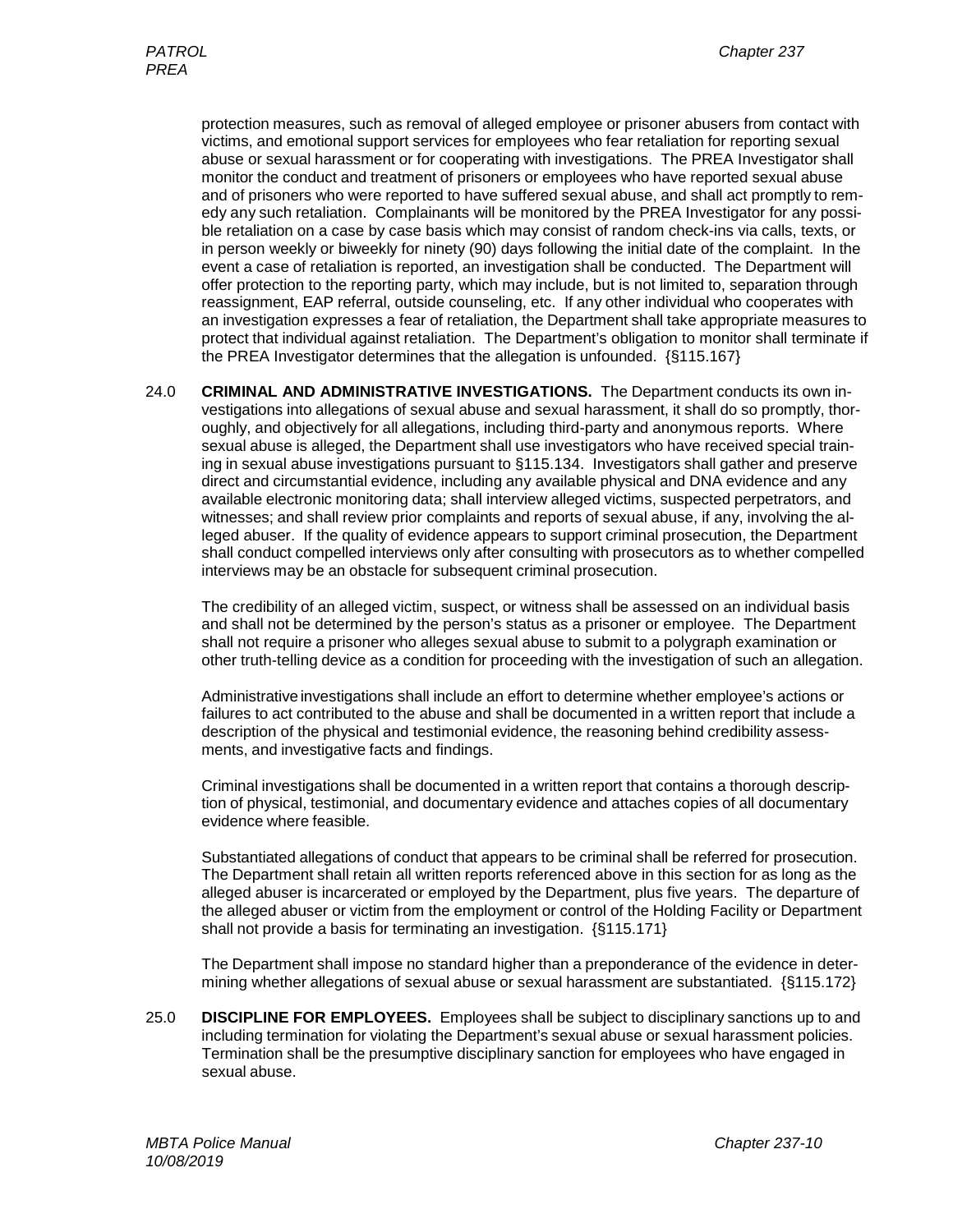Disciplinary sanctions for violations of department policies relating to sexual abuse or sexual harassment (other than actually engaging in sexual abuse) shall be commensurate with the nature and circumstances of the acts committed, the employee's disciplinary history, and the sanctions imposed for comparable offenses by other employees with similar histories.

All terminations for violations of Department's sexual abuse or sexual harassment policies, or resignations by employees who would have been terminated if not for their resignation, shall be reported to law enforcement agencies, unless the activity was clearly not criminal, and to any relevant licensing bodies. {§115.176}

- 26.0 **ACCESS TO EMERGENCY MEDICAL SERVICES.** Prisoner victims of sexual abuse in the Holding Facility shall receive timely, unimpeded access to emergency medical treatment. Treatment services shall be provided to the victim without financial cost and regardless of whether the victim names the abuser or cooperates with any investigation arising out of the incident. {§115.182}
- 27.0 **SEXUAL ABUSE INCIDENT REVIEWS.** The lockup shall conduct a sexual abuse incident review at the conclusion of every sexual abuse investigation, including where the allegation has not been substantiated, unless the allegation has been determined to be unfounded. Such review shall ordinarily occur within thirty (30) days of the conclusion of the investigation. The review team shall include the Command Staff, with input from Supervisors and Investigators.

The review team shall:

- consider whether the allegation or investigation indicates a need to change policy or practice to better prevent, detect, or respond to sexual abuse;
- consider whether the incident or allegation was motivated by race; ethnicity; gender identity; lesbian, gay, bisexual, transgender, or intersex identification, status, or perceived status; gang affiliation; or was motivated or otherwise caused by other group dynamics;
- examine the area in the Holding Facility where the incident allegedly occurred to assess whether physical barriers in the area may enable abuse;
- assess the adequacy of staffing levels in that area during different shifts;
- assess whether monitoring technology should be deployed or augmented to supplement supervision by employees; and
- prepare a report of its findings, including but not necessarily limited to determinations made pursuant to the above paragraphs of this section, and any recommendations for improvement and submit such report to the Superintendent and Department PREA coordinator.

The Department shall implement the recommendations for improvement, or shall document its reasons for not doing so. {§115.186}

28.0 **DATA COLLECTION.** The Department shall collect accurate, uniform data for every allegation of sexual abuse in the Holding Facility using a standardized instrument and set of definitions. The Department shall aggregate the incident-based sexual abuse data at least annually. The incidentbased data collected shall include, at a minimum, the data necessary to answer all questions from the most recent version of the Local Jail Jurisdictions Survey of Sexual Violence conducted by the Department of Justice, or any subsequent form developed by the Department of Justice and designated for lockups.